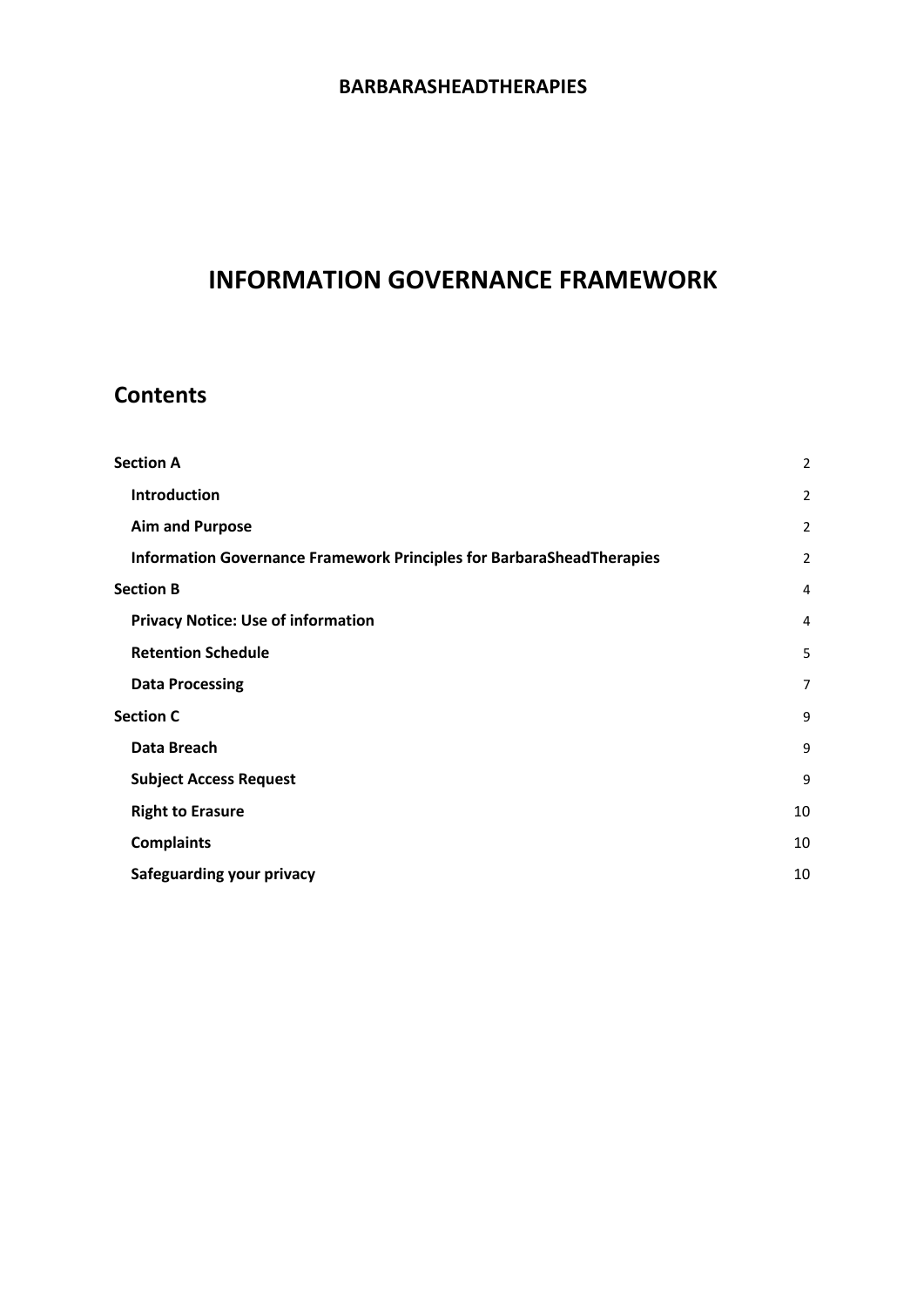# **Section A**

### **Introduction**

Wherever BarbaraSheadTherapies is shown this refers to one or more of my therapy businesses BWRTmindmatters.co.uk,NutritionMatters4u.co.uk or MyhypnotherapySouthend.co.uk

Data held by BarbaraSheadTherapies will be held lawfully and for the retention periods set out in section B of this policy document.

This document refers to:

- Written Documents
- **Spreadsheets**
- Hardcopy case notes and files
- Database entries
- **Images**
- Recordings
- Emails
- Text messages
- Supervision notes
- Visits to the organisations website
- Social media communication

#### **Aim and Purpose**

The purpose of this document is to ensure that BarbaraSheadTherapies has a framework that ensures the rights and freedom of individuals in relation to their personal data (Article 1) and adheres to best practice in the management of client information and business records.

Information Governance sets out the way in which information collated by an organisation is managed and ensures that any information collected;

- is the right information
- is in the right place
- at the right time
- with the right people
- for the right reasons

This is a live document and may be updated at any time to reflect changes in law or growth of the business, and therefore should be revisited regularly to check for any updates, BarbaraShead Therapies is fully committed to ensuring clients privacy and data protection rights.

*For the purpose of this policy Barbara Shead is the named Data Protection Officer/Controller and Head of Organisation.*

#### **Information Governance Framework Principles for BarbaraSheadTherapies**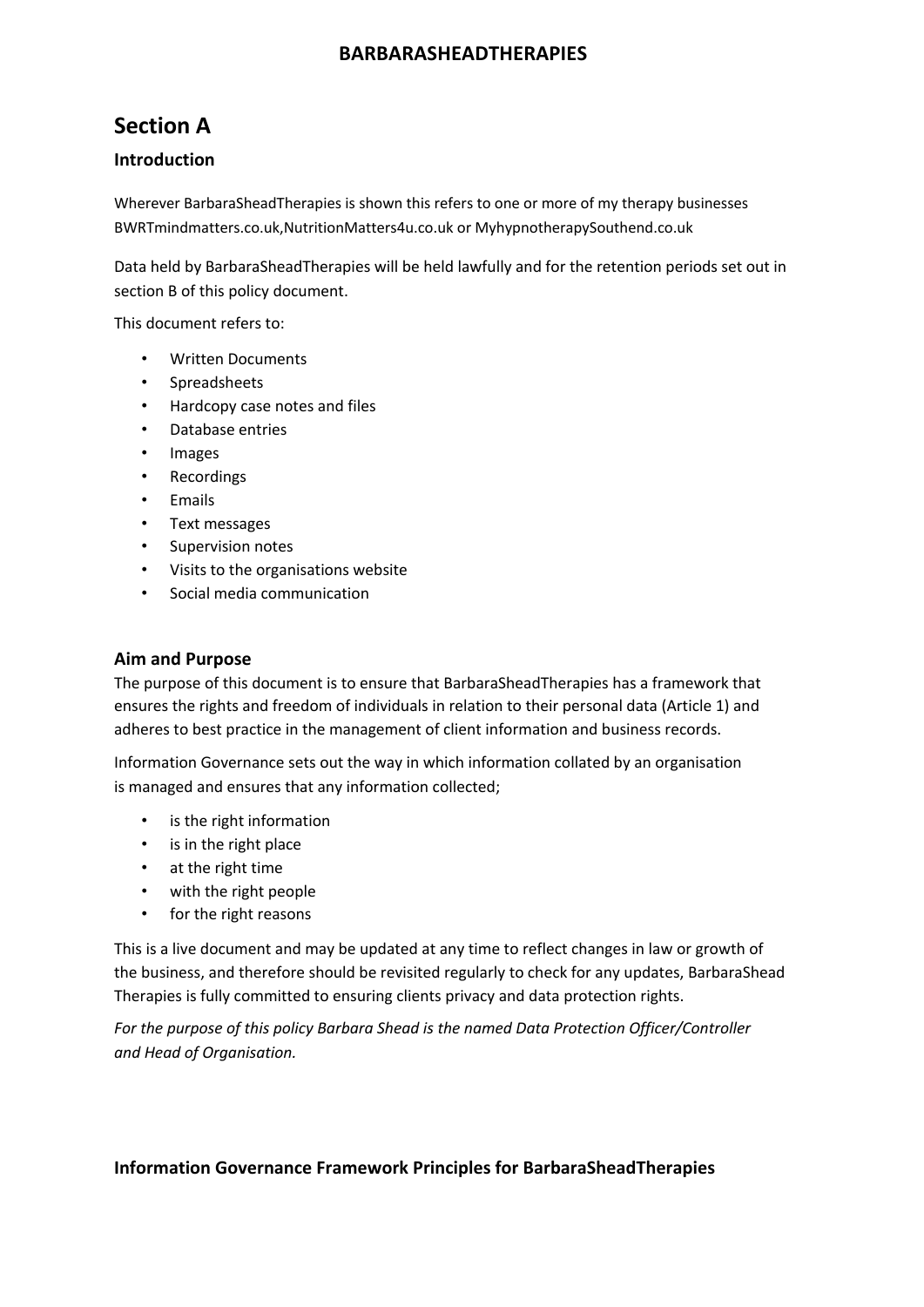**1.** Assessment needs for Information Governance (IG) Training have been identified and fully met, with a full Data Protection Handbook eLearning module approved by the Information Commissioner's Office (ICO) completed. This training need is updated accordingly.

**2.** Any changes to the business processes and/or operations will be planned and will comply with the framework to ensure any risks to personal and sensitive information are minimised.

**3.** Any data collected is solely for the purpose of providing a person-centred service to an individual client.

**4.** The Caldicott Principles are used to provide guidance in best practice when handling personal data, alongside the ICO's Office Codes of Practice. (https://www.igt.hscic.gov.uk/Caldicott2Principles.aspx)

**5.** All technology [Microsoft Office products including Outlook] used to store or facilitate information and communication is maintained according to the Data Retention Policy for BarbaraSheadTherapies.

**6.** All records are identifiable, locatable, retrievable, and intelligible according to regulations set out by GDPR.

**7.** It is the responsibility of the Data Controller to ensure sufficient resources are in place to prioritise adhering to Data Protection Legislation in the business.

**9.** Any electronic devices where personal or sensitive, confidential information is held will be password protected. Individual documents stored electronically will also contain individual passwords.

**10.** Procedures have been put in place to ensure the General Data Protection Regulations are met. These can be found in Section C.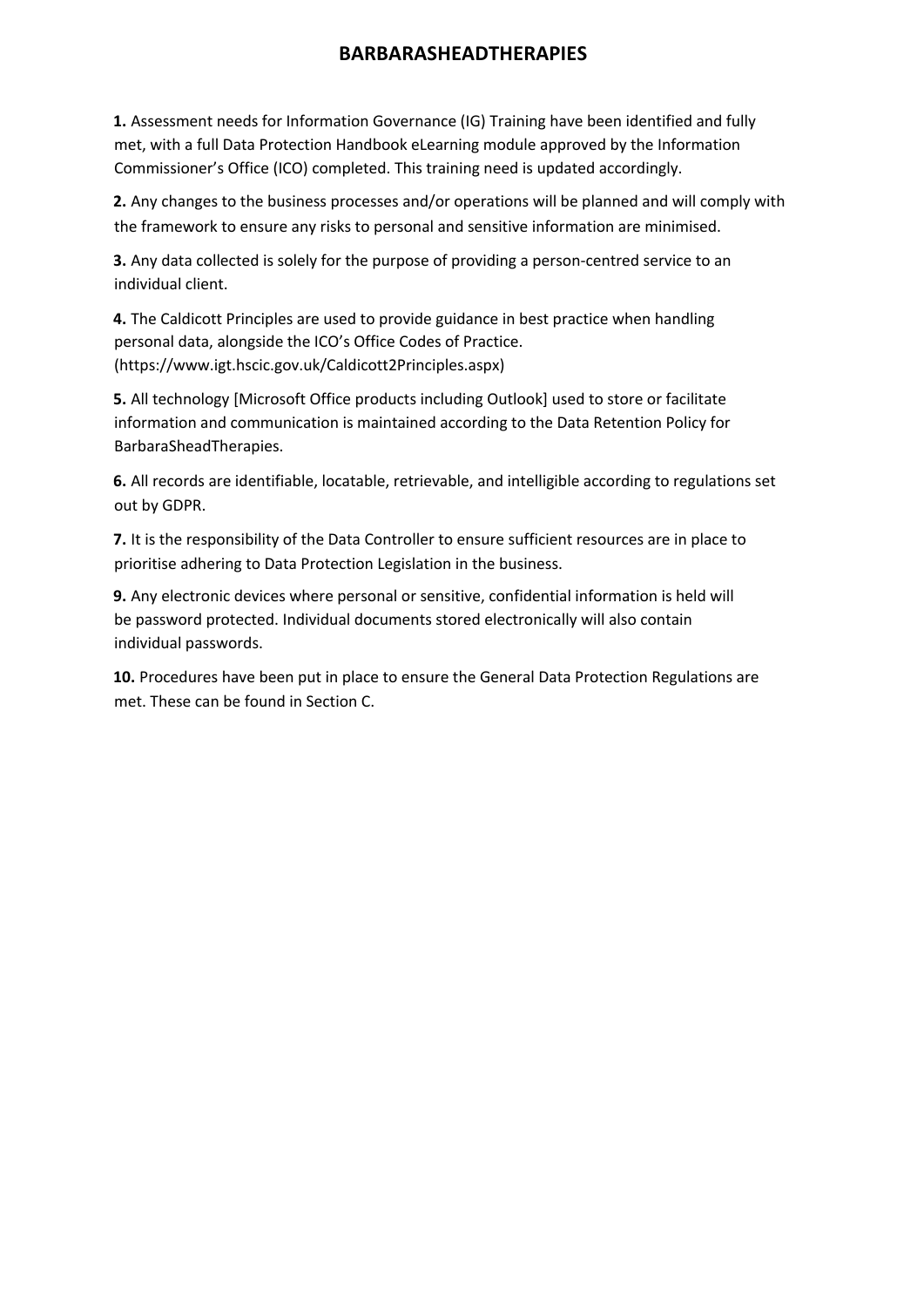# **Section B**

### **Privacy Notice: Use of information**

In accordance with this data retention schedule there may be occasions when data is not destroyed due to ongoing investigation, ligation or enquiry. The data will be deleted upon confirmation that it is no longer required.

On some occasions anonymised personal data will be retained whereby a client has provided a testimonial for use on the organisations website. When data is non-identifiable GDPR law is no longer applicable. [Non-identifiable means that if this data was left on a bus, no one, including the data subject would be able to identify that this data was relating to them.]

- Personal information is collated and stored in hardcopy in a locked filing cabinet behind a locked door.
- Any document containing personal data will state "Official-sensitive, private and confidential" clearly.
- All emails will contain a privacy statement.

Under the General Data Protection and Retention (2018) legislation, regarding how your personal data is processed, all individuals have;

- the right to be informed;
- the right of access;
- the right to rectification;
- the right to erasure;
- the right to restrict processing;
- the right to data portability;
- the right to object; and
- the right not to be subject to automated decision-making including profiling.

Please note that BarbaraSheadTherapies does not use automated decision-making tools, including profiling.

#### Website visitors

When an individual visits BarbaraSheadTherapies websites, I use Google analytics who are considered a third party service, to collect information about what visitors do when they click on my website, e.g. which page they visit the most. Google analytics only collect non-identifiable data which means I or they cannot identify who is visiting. BarbaraSheadTherapies will always be transparent when it comes to collecting personal data and will be clear about how that data is processed.

GoDaddy is a third-party service that hosts BarbaraSheadTherapies' websites. GoDaddy also uses anonymised data to collect visitor information such as how long an individual remains on a page of a website. GoDaddy privacy notice can be found here for further information: https://uk.godaddy.com/Agreements/Privacy.aspx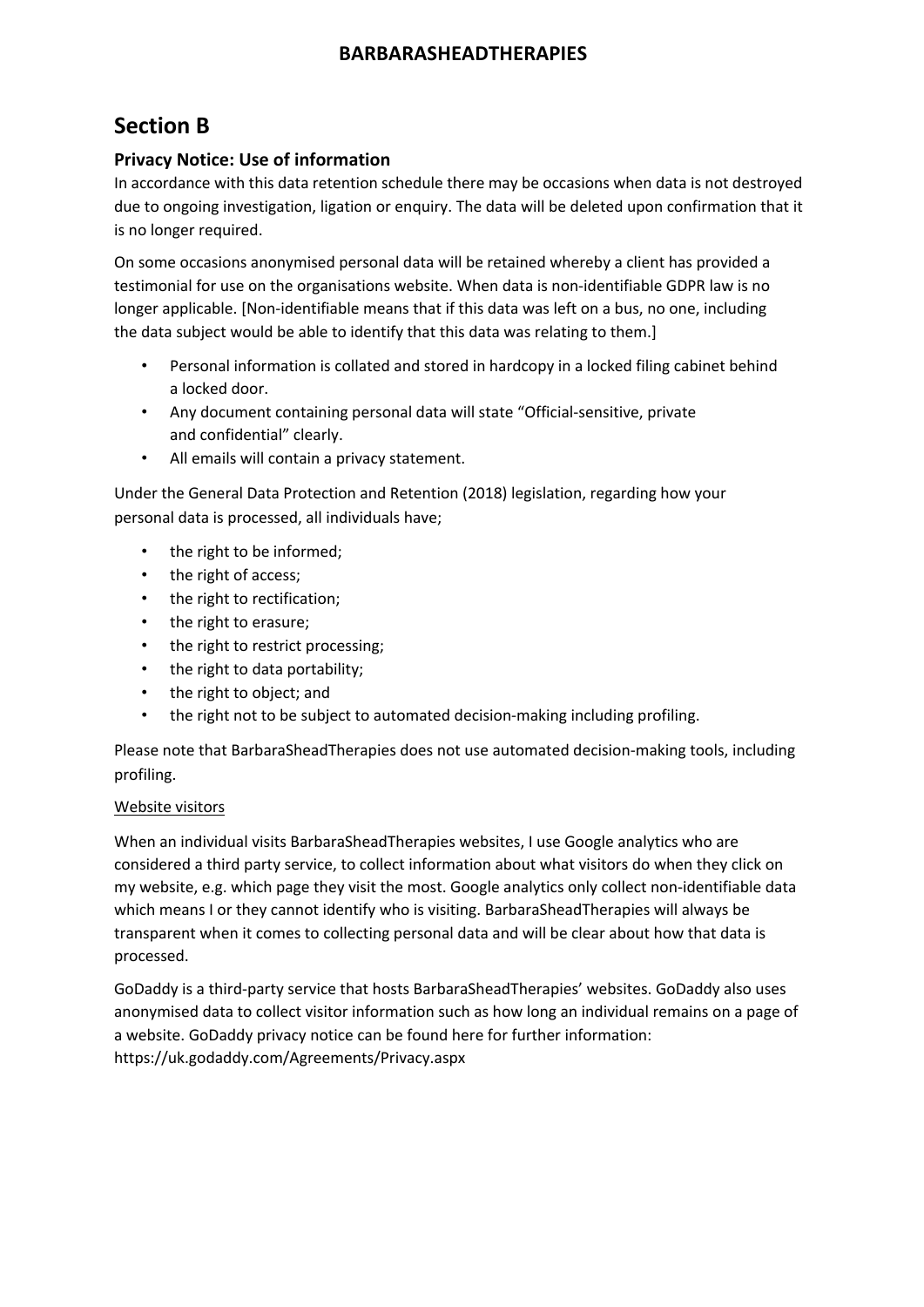# **Retention Schedule**

| Information<br>Asset                                                                                       | Information<br><b>Owner Asset</b> | Retention                                                                                                                                                                                                                      | <b>Trigger for Disposal</b> |
|------------------------------------------------------------------------------------------------------------|-----------------------------------|--------------------------------------------------------------------------------------------------------------------------------------------------------------------------------------------------------------------------------|-----------------------------|
| Email (including<br>sent items)                                                                            | Head of<br>organisation           | Annual review<br>period every<br>January, any<br>remaining live<br>data untouched<br>until following<br>review period.                                                                                                         | End of retention<br>period  |
| Contact details<br>held on mobile<br>devices                                                               | Head of<br>organisation           | All entries to be<br>deleted prior to<br>decommissioning<br>of mobile device<br>or reissue of<br>device                                                                                                                        | End of retention<br>period  |
| Recordings                                                                                                 | Head of<br>organisation           | 5 years or earlier<br>if consent is<br>withdrawn                                                                                                                                                                               | End of retention<br>period  |
| Images taken                                                                                               | Head of<br>organisation           | 5 years or earlier<br>if consent is<br>withdrawn                                                                                                                                                                               | End of retention<br>period  |
| Promotional<br>materials                                                                                   | Head of<br>organisation           | Until superseded<br>- Consent to be<br>rechecked prior<br>to reissue                                                                                                                                                           | End of retention<br>period  |
| <b>Paper Diaries</b>                                                                                       | Head of<br>organisation           | 3 months from<br>the period in<br>which its use<br>ends.                                                                                                                                                                       | End of retention<br>period  |
| Policies                                                                                                   | Head of<br>organisation           | Until new policy<br>has been put<br>into place                                                                                                                                                                                 | End of retention<br>period  |
| Client records<br>including session<br>notes, initial<br>consultation<br>notes and client<br>overview form | Head of<br>organisation           | In accordance<br>with CNHC<br>regulation, 8<br>years after final<br>treatment<br>session has<br>ended. Child<br>records should<br>be held until<br>after 25 <sup>th</sup><br>birthday, or 26 <sup>th</sup><br>birthday if aged | End of retention<br>period  |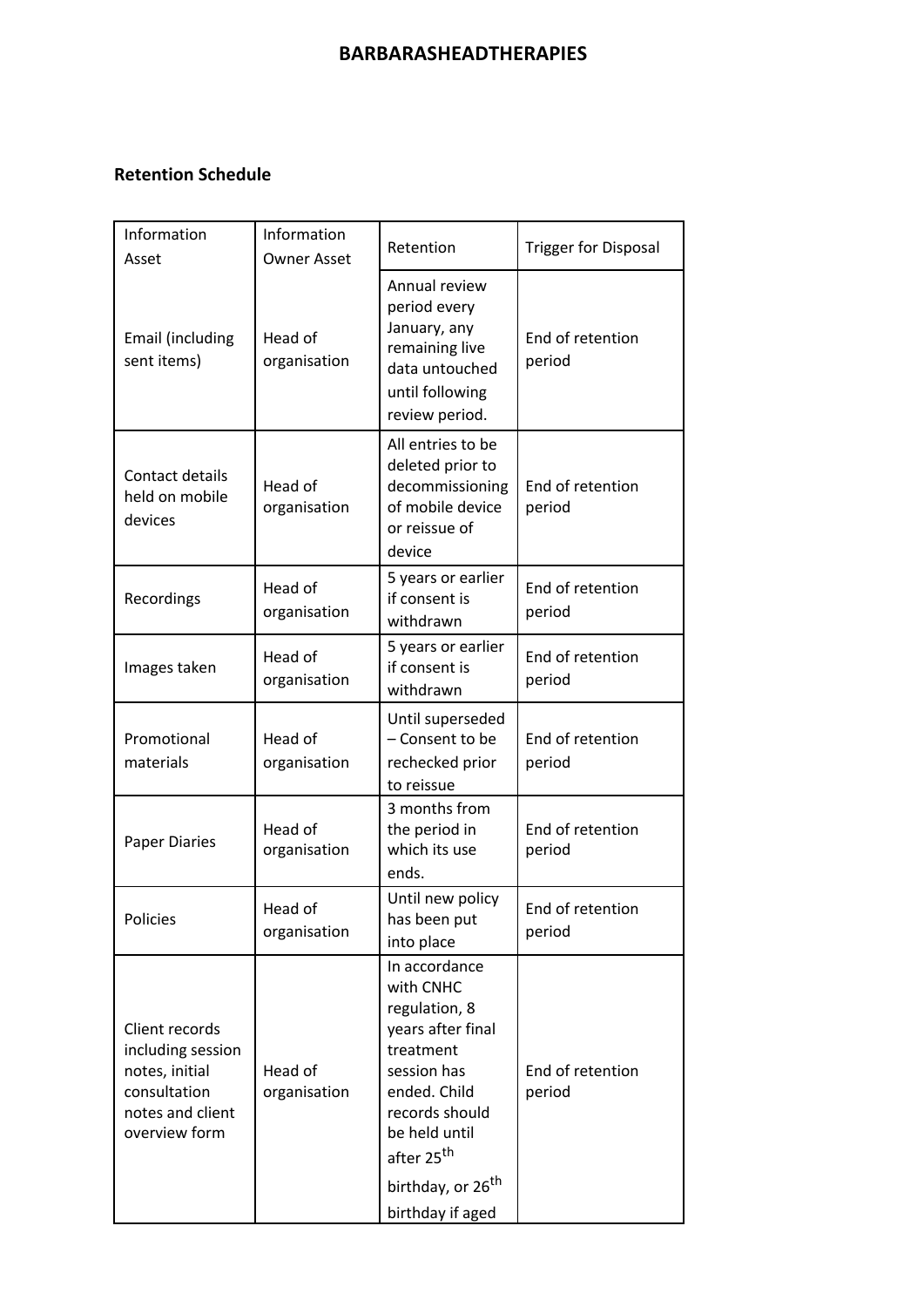| Information<br>Asset                                | Information<br><b>Owner Asset</b>                    | Retention                                                                                                                                                                                     | <b>Trigger for Disposal</b> |
|-----------------------------------------------------|------------------------------------------------------|-----------------------------------------------------------------------------------------------------------------------------------------------------------------------------------------------|-----------------------------|
|                                                     |                                                      | 17 when<br>treatment ends.                                                                                                                                                                    |                             |
|                                                     |                                                      |                                                                                                                                                                                               |                             |
|                                                     |                                                      | In accordance<br>with the current<br>organisations<br>insurance policy,                                                                                                                       |                             |
| Safeguarding<br>records                             | Head of<br>organisation                              | 5 years after final<br>treatment<br>session has<br>ended, unless<br>superseded by<br>new insurance<br>policy.                                                                                 | End of retention<br>period  |
| Sat Nav records                                     | Head of<br>organisation                              | All entries to be<br>deleted prior to<br>decommissioning<br>of mobile device<br>or reissue of<br>device                                                                                       | End of retention<br>period  |
| <b>Waiting lists</b>                                | Head of<br>organisation                              | Annual review<br>period every<br>January, old<br>waiting list<br>destroyed and<br>new waiting list<br>developed with<br>any remaining<br>live data<br>transferred to<br>new live<br>document. | End of retention<br>period  |
| Continual<br>Professional<br>Development<br>Records | Head of<br>organisation                              | To be retained<br>when worker is<br>in service and<br>until 8 years<br>afterwards.                                                                                                            | End of retention<br>period  |
| Worker<br>supervision<br>records                    | Head of<br>organisation<br>and workers<br>supervisor | To be retained<br>when worker is<br>in service and<br>until 8 years<br>afterwards.                                                                                                            | End of retention<br>period  |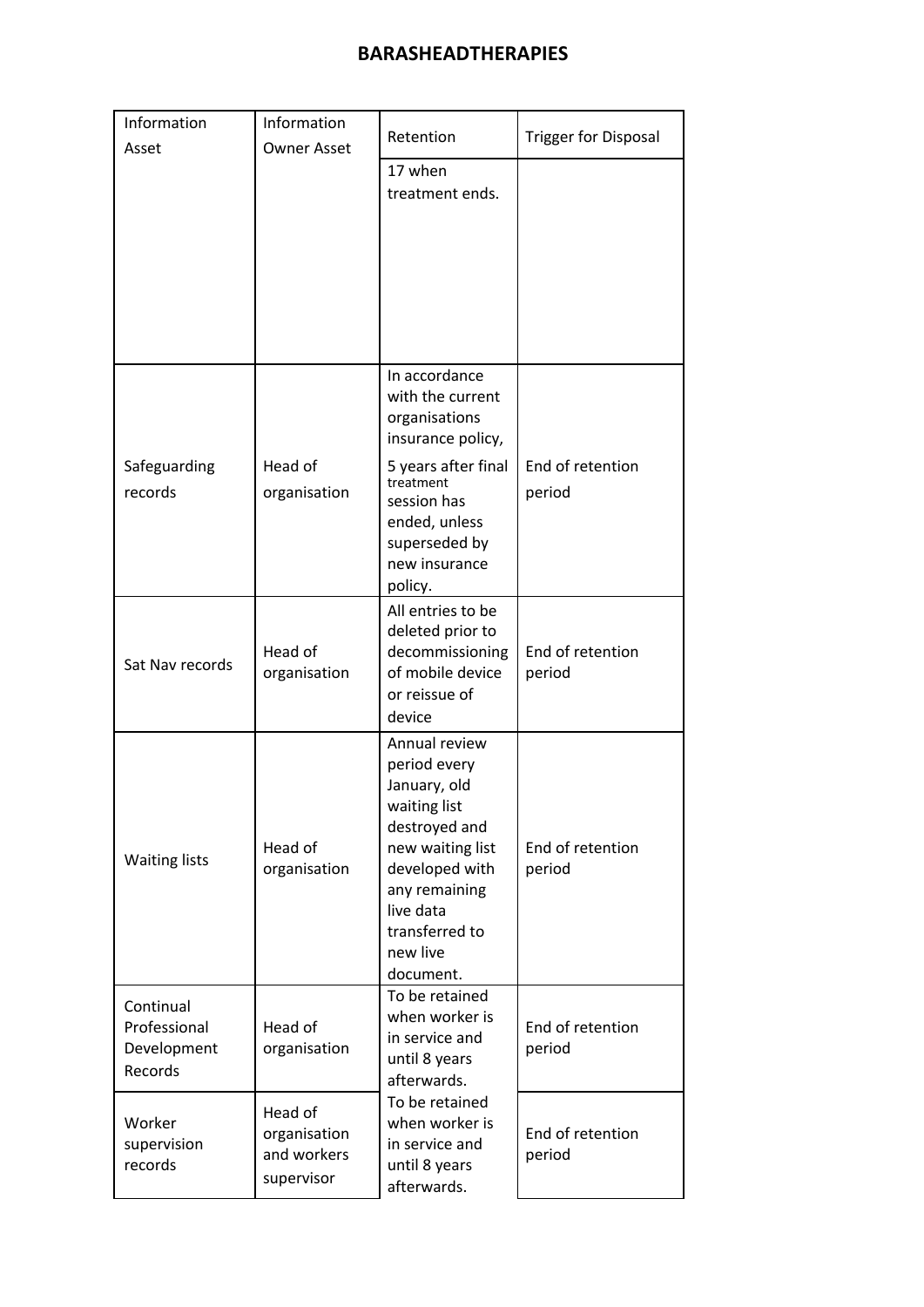| Information<br>Asset               | Information<br><b>Owner Asset</b> | Retention                                                                                                                              | <b>Trigger for Disposal</b> |
|------------------------------------|-----------------------------------|----------------------------------------------------------------------------------------------------------------------------------------|-----------------------------|
| Service<br>evaluation<br>records   | Head of<br>organisation           | <b>Transfer to</b><br>anonymised data<br>within 6 months<br>of collection.                                                             | End of retention<br>period  |
| Tax returns                        | Head of<br>organisation           | 6 years from the<br>end of the<br>financial period<br>to which they<br>pertain to.                                                     | End of retention<br>period  |
| Incident/Accident<br>reports       | Head of<br>organisation           | 40 years from<br>date report was<br>closed                                                                                             | End of retention<br>period  |
| Insurance<br>policies              | Head of<br>organisation           | 40 years from<br>date policy<br>ended.                                                                                                 | End of retention<br>period  |
| Complaints                         | Head of<br>organisation           | 2 years from<br>complaint being<br>resolved                                                                                            | End of retention<br>period  |
| <b>Right to Erasure</b><br>Request | Head of<br>Organisation           | 8 years from<br>request being<br>submitted and<br>completed.                                                                           | End of retention<br>period  |
| <b>Subject Access</b><br>Request   | Head of<br>organisation           | 8 years alongside<br>session notes, or<br>plus 2 years from<br>case closure if<br>request is made<br>after 6 years of<br>storing data. | End of retention<br>period  |

Hard copy data will be destroyed via a cross shredding machine owned by the organisation, electronic data will be permanently deleted.

#### **Data Processing**

What are the lawful basis for processing data at BarbaraSheadTherapies?

**Consent in relation to communication:** the individual has given clear consent for their data to be processed for the specific purpose/s detailed in the consent form stored in their personal file.

1. Processing of personal data revealing racial or ethnic origin, political opinions, religious or philosophical beliefs, or trade union membership, and the processing of genetic data, biometric data for the purpose of uniquely identifying a natural person, data concerning health or data concerning a natural person's sex life or sexual orientation shall be prohibited.

2. Paragraph 1 shall not apply if one of the following applies:

(h) processing is necessary for the purposes of preventive or occupational medicine, for the assessment of the working capacity of the employee, medical diagnosis, the provision of health or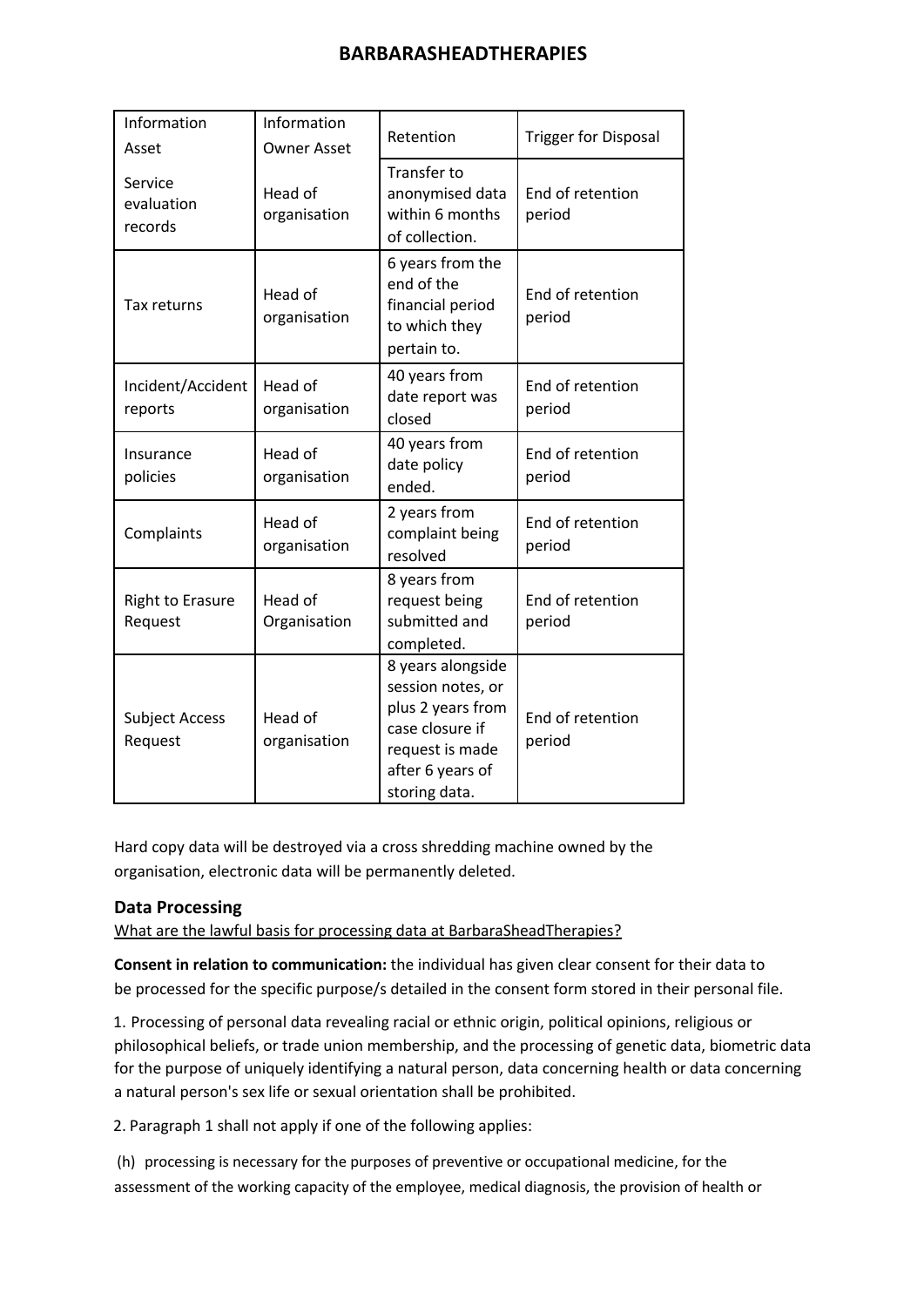social care or treatment or the management of health or social care systems and services on the basis of Union or Member State law or pursuant to contract with a health professional and subject to the conditions and safeguards referred to in paragraph 3;

3. Personal data referred to in paragraph 1 may be processed for the purposes referred to in point (h) of paragraph 2 when those data are processed by or under the responsibility of a professional subject to the obligation of professional secrecy under Union or Member State law or rules established by national competent bodies or by another person also subject to an obligation of secrecy under Union or Member State law or rules established by national competent bodies.

*This means that BarbaraSheadTherapies does not require consent to hold your data to provide a service but does require your consent to contact you for specific purposes. Participating in the service by attending more than one appointment implies that you agree with the Terms and Conditions provided to you at the commencement of service delivery.*

#### Description of processing

The following is a broad description of the way this organisation/data controller processes personal information. Clients wishing to understand how their own personal information is processed may choose to read the Terms and Conditions for treatment document, which compliments the policies detailed here.

#### Reasons/purposes for processing information

BarbaraSheadTherapies processes personal information to enable the provision of Psychotherapy, Hypnotherapy and Nutritional Therapy, to advertise services and to maintain accounts and records.

#### Type/classes of information processed

BarbaraSheadTherapies processes information relevant to the above reasons/purposes. This information may include:

- personal details
- family, lifestyle and social circumstances
- goods and services
- financial details
- employment and education details

BarbaraSheadTherapies also processes sensitive classes of information that may include:

- physical or mental health details
- racial or ethnic origin
- religious or other beliefs of a similar nature
- offences and alleged offences

BarbaraSheadTherapies processes personal information about:

- clients
- suppliers
- business contacts
- professional advisers
- supervisors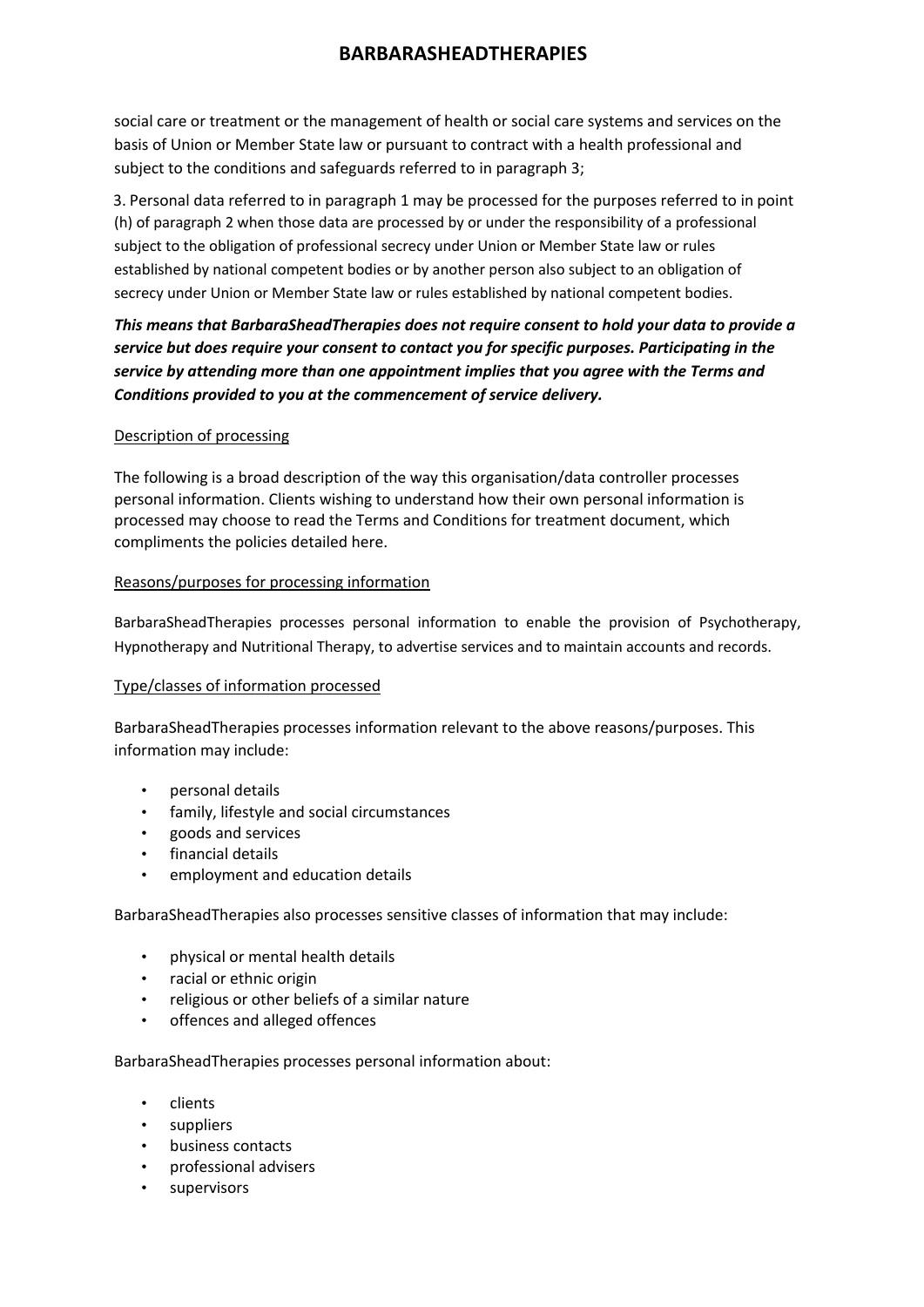# **Section C**

### **Data Breach**

All personal and sensitive data held by BarbaraSheadTherapies is held securely. Electronic data stored on a computer is stored on a password protected computer, in password protected documents held on the C: Drive of the computer. This supports the ability to retrieve data in the event of faults. Hardcopy data is held securely in a locked cabinet behind a locked door.

In the case of a data breach BarbaraSheadTherapies shall comply with the regulations set out under Article 33 of the GDPR;

**1.** In the case of a personal data breach, the data controller shall without undue delay and, where feasible, not later than 72 hours after having become aware of it, notify the personal data breach to the ICO, unless the personal data breach is unlikely to result in a risk to the rights and freedoms of the individual. Where the notification to the ICO is not made within 72 hours, it shall be accompanied by reasons for the delay.

**2.** The notification referred to in paragraph 1 shall at least:

**(a)** describe the nature of the personal data breach including where possible, the approximate number of data subjects concerned and the categories (e.g. sessions notes, phone numbers) and approximate number of personal data records concerned;

**(b)** communicate the name and contact details of the data controller where more information can be obtained;

**(c)** describe the likely consequences of the personal data breach;

**(d)** describe the measures taken or proposed to be taken by the controller to address the personal data breach, including, where appropriate, measures to mitigate its possible adverse effects.

**4.** Where, and in so far as, it is not possible to provide the information at the same time, the information may be provided in phases without undue further delay.

**5.** The controller shall document any personal data breaches, comprising the facts relating to the personal data breach, its effects and the remedial action taken. That documentation shall enable the supervisory authority to verify compliance with this Article.

**6.** In the event that a data breach will likely cause a risk to the rights and freedoms of client data, the data controller must communicate the nature of the breach in clear, concise and plain language, to the client/s involved, without delay.

**7.** If a breach occurs but the data controller has gone to appropriate lengths to protect the data held on the client (e.g. password encryption of electronic files), or if the data controller has taken subsequent action to prevent the risk (e.g. immediately blocking a mobile device) then notifying the client will not be required.

### **Subject Access Request**

A Subject Access Requests (SAR) permits individuals to request a copy of their personal information.

A SAR must be acted upon within one month, at the most within two months, any longer and reasonable reason must be provided. There are no fees unless there is a disproportionate fee to the organisation for sending out the information. Application for SAR should be held alongside session